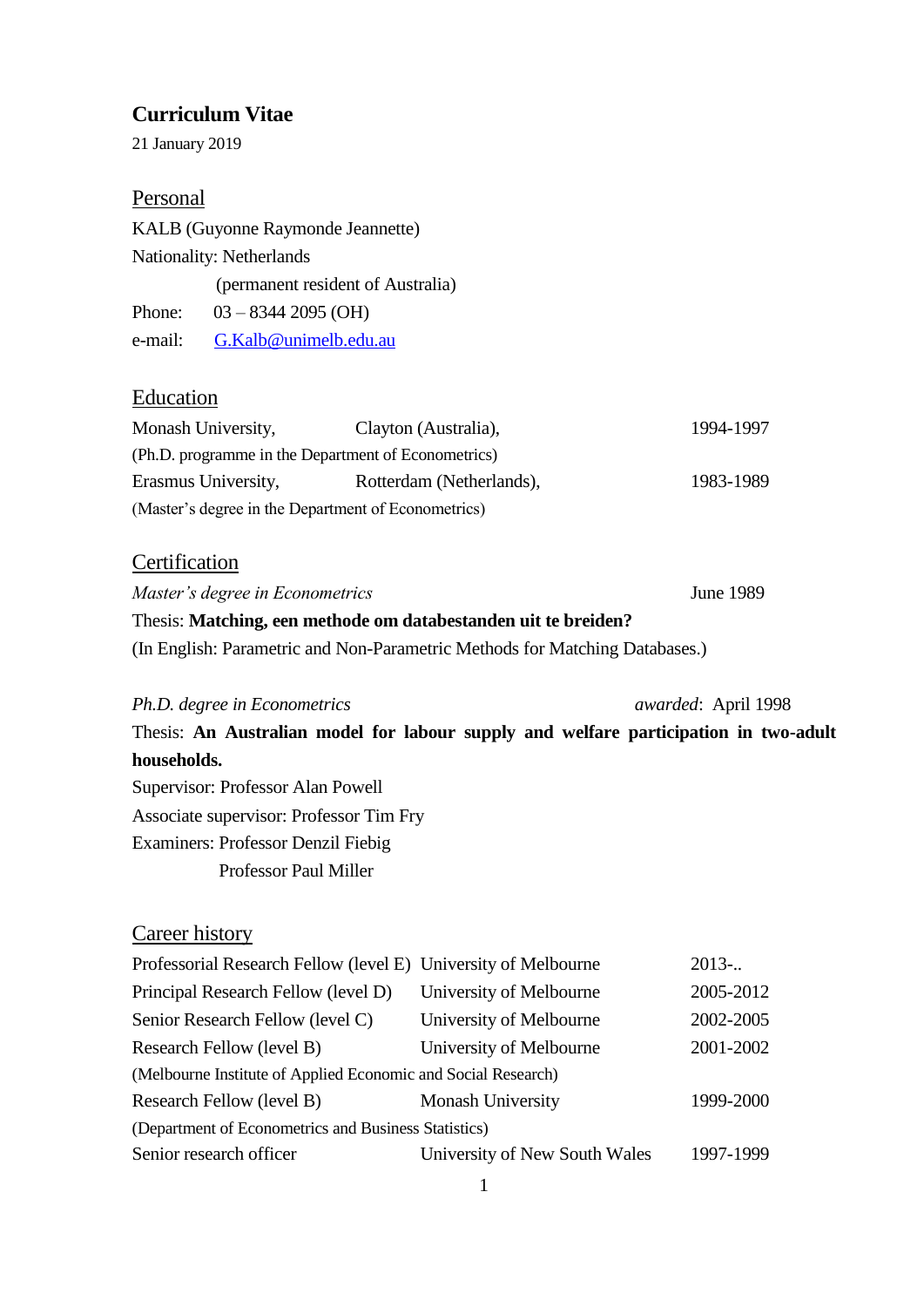| (Social Policy Research Centre)                                |                                                                                                        |           |
|----------------------------------------------------------------|--------------------------------------------------------------------------------------------------------|-----------|
| Research assistant                                             | <b>Monash University</b>                                                                               | 1995-1997 |
| (Department of Econometrics)                                   |                                                                                                        |           |
| <b>Assistant Lecturer</b>                                      | <b>Monash University</b>                                                                               | 1994-1995 |
| (Department of Econometrics)                                   |                                                                                                        |           |
| Researcher                                                     | Joint Administration Office                                                                            | 1989-1994 |
|                                                                | (Joint Administration Office is a literal translation from the Dutch name 'Gemeenschappelijk           |           |
|                                                                | Administratie Kantoor (GAK), which was a non-profit organization in charge of the settlement of social |           |
| security benefits in the Netherlands)                          |                                                                                                        |           |
| (Department of Statistics and Research)                        |                                                                                                        |           |
| Research assistant                                             | Erasmus University Rotterdam,                                                                          | 1987-1989 |
| (Department of Economic Sociology and Psychology)              |                                                                                                        |           |
| Research assistant                                             | Erasmus University Rotterdam,                                                                          | 1986-1987 |
| (Econometric Institute - Department of Mathematical Economics) |                                                                                                        |           |

# **Teaching**

A 4-week module on Family Policy Evaluation in the Masters course in Economics "Case Studies in Microeconomic Policy": 2016-2017.

Three training courses to Commonwealth Treasury on behavioural microsimulation modelling: 2005-2006.

# PhD student supervision:

I am currently supervising two PhD Students: Brendan Houng and Emily Porter.

### PhD students who have completed:

Daniel Kuehnle, Michelle McIsaac

#### Prize:

On 26 September 2006, the Economic Society of Australia awarded the 2005 best paper prize for an article in the Economic Record to Denise Doiron and Guyonne Kalb for their paper "Demands for Childcare and Household Labour Supply in Australia", in the Economic Record , 81(254), 215-236.

#### Grants and Scholarships:

One of the chief investigators on a NHMRC Targeted Call grant of \$1,026,750 for 5 years on a project entitled "Against the odds: Understanding the factors influencing wellbeing among Indigenous youth in the Northern Territory" led by Stefanie Schurer at UNSW (January 2019 – December 2023).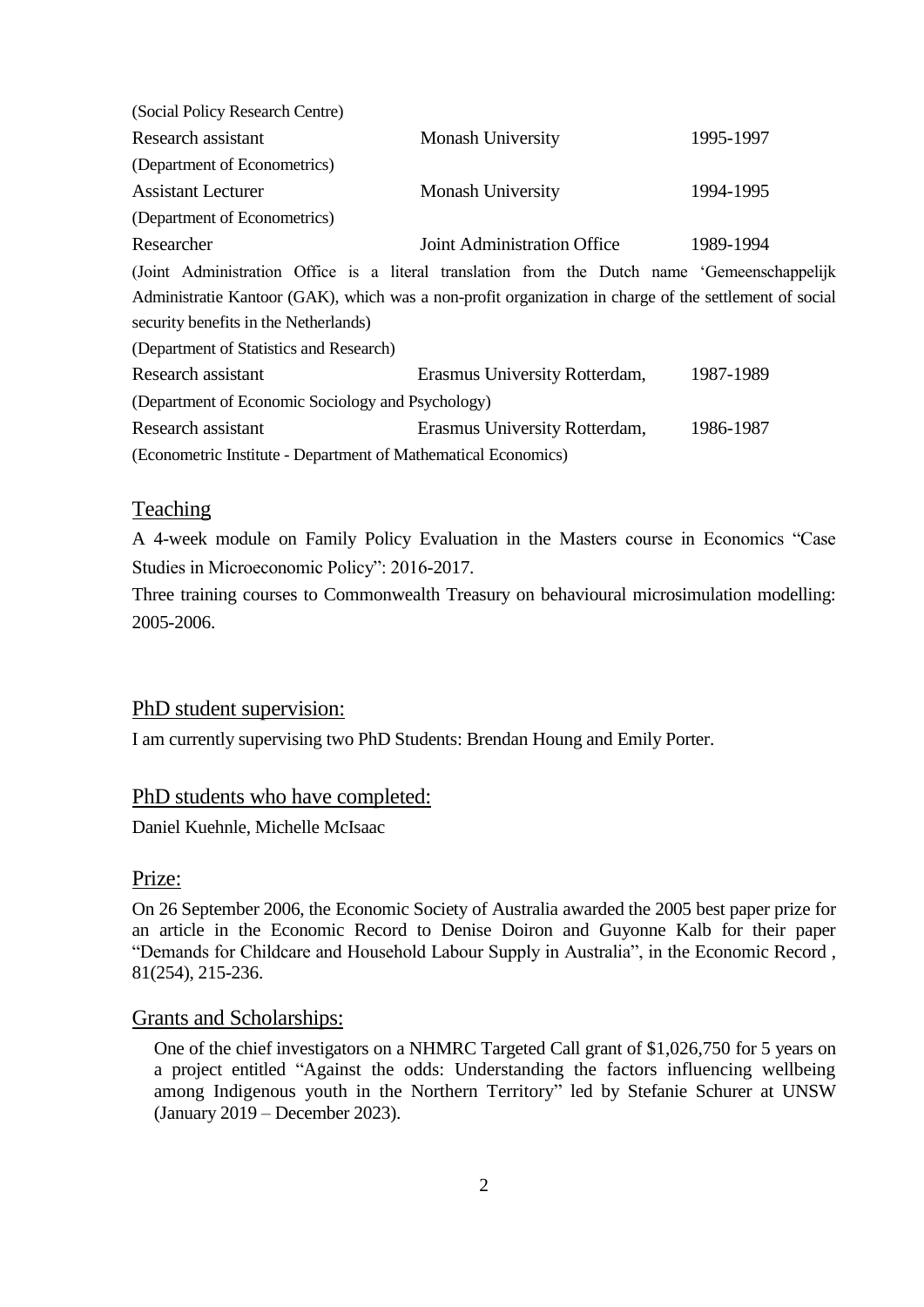Melbourne Research Grant Support Scheme (MRGSS) funding for 2015 to support the ARC application for a project entitled "The Effects of Parental Leave Policy: Parental Time Use, Fertility and Child Development". Preliminary research related to the project will be carried out (January 2015 – December 2015).

One of the chief investigators on a NHMRC Centre of Research Excellence grant of \$2.5 million for 5 years joint with Tony Scott, Catherine Joyce and John Humphreys to establish the "Centre of Research Excellence in Medical Workforce Dynamics. Medicine in Australia: Balancing Employment and Life (MABEL)" (January 2012 – December 2016).

Principal investigator (CIA) on ARC Discovery project of \$130,000 for 2 years joint with John Creedy, Lixin Cai and Justin van de Ven on "Effects on Labour Supply, Savings and Welfare of the July 2007 Policy Changes to Superannuation and the Age Pension" (January 2009 – December 2010).

One of the chief investigators on NHMRC project of \$2.1 million for 5 years joint with Tony Scott, Catherine Joyce and John Humphreys on "Understanding the Dynamics of the Medical Workforce to Improve Population Health and Equity of Access: the Australian Longitudinal Survey of Doctors" (January 2007 – December 2011).

Principal investigator (CIA) on ARC Discovery project of \$345,000 for 3 years joint with John Creedy on "The effects of the tax and social security system on labour supply and social welfare" (January 2007 – December 2009).

One of the chief investigators on ARC Linkage project of \$410,239 for 3 years joint with Tony Scott, Michael Shields, John Creedy and Christine Duffield on "Economic Modelling of the Nurses' Labour Market in Australia" (July 2006 – July 2009).

Faculty seeding grant of \$ 45,000 for 2 years joint with John Creedy, Peter Summers, Hielke Buddelmeyer, Lixin Cai, and Penny Smith on "Behavioural Modelling of the Australian Tax and Transfer System" (2004 – 2005).

Research Grant and appointment as a Visiting Research Fellow at The Treasury in New Zealand for two one-week visits (2003).

\$5,500 from the faculty funds of the Faculty of Economics and Commerce at the University of Melbourne for a project on the "duration and destination of casual jobs versus permanent jobs" (2001).

Monash University Research Fund grant of \$27,525 joint with Alan Powell to model household labour supply and welfare participation (1999).

Extension of the above grant for a second year (2000).

Small ARC-grant of \$19,849 joint with Jenny Chalmers to analyse the incidence of casual jobs and the effect that being in casual work has on people's career prospects (1999)

A research fellowship of \$18,000, funded by the Australian Bureau of Statistics for a research project using the Survey of Employment and Unemployment Patterns (SEUP) data set (1998).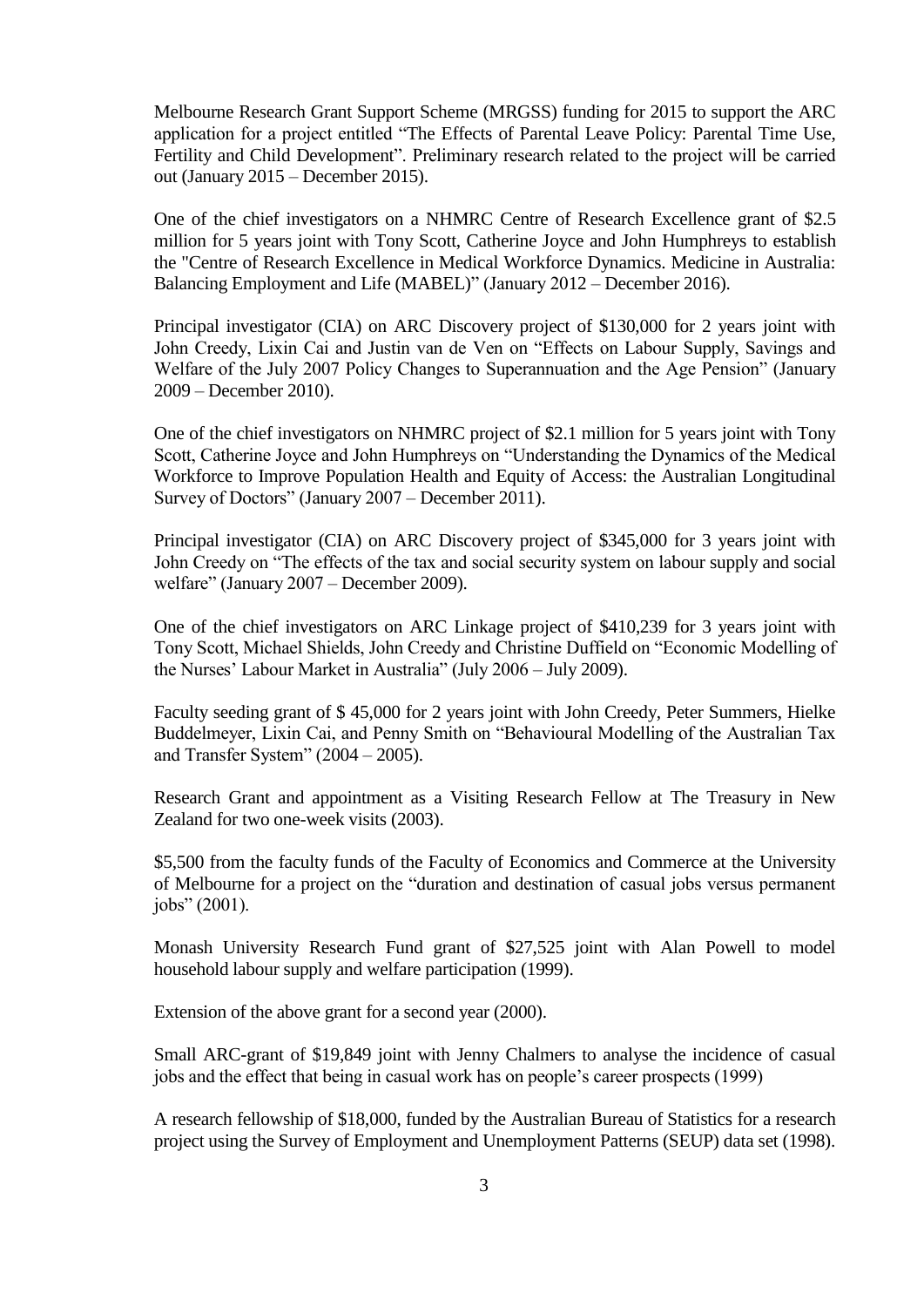# **Publications:**

# **Books**

H. Buddelmeyer, Creedy, J. and Kalb, G. (2007*), Tax Policy Design and Behavioural Microsimulation Modelling*. Cheltenham: Edward Elgar.

Creedy, J. and Kalb, G. (2006), *Labour Supply and Microsimulation: The Evaluation of Tax Policy Reforms*. Cheltenham: Edward Elgar.

Creedy, J. and Kalb, G. (eds.) (2006), *Dynamics of Inequality and Poverty*, Elsevier, JAI press.

# **Refereed Papers in Journals**

# Forthcoming

Azpitarte, F., Chigavazira, A., Kalb, G., Farrant, B., Perales, P. and Zubrick, S. (2018) Childcare Use and Its Role in Indigenous Child Development: Evidence from the Longitudinal Study of Indigenous Children in Australia. Melbourne Institute Working Paper No. 36/16, The University of Melbourne. Accepted for publication in the *Economic Record* on 22 August 2018.

Published

Cheng, T.C., G. Kalb and A. Scott (2018) Public, Private or Both? Analysing Factors Influencing the Labour Supply of Medical Specialists. *Canadian Journal of Economics,* 51(2), 659-691.

Kalb, G., Kuehnle, D., Scott, A., Cheng, T. and Jeon, S.-H. (2018) What Factors Affect Doctors' Hours Decisions: Comparing Structural Discrete Choice and Reduced-Form Approaches. *Health Economics*, 27(2), e101–e119.

Kalb, G. (2018) Paid Parental Leave and Female Labour Supply: A Review, *Economic Record*, 94(304), 80-100.

Broadway, B., Kalb, G., Li, J., Scott, A. (2017) Do Financial Incentives Influence GPs' Decisions to Do After-Hours Work? A Discrete Choice Labour Supply Model. *Health Economics,* 26(12), e52-e66.

Broadway, B., Kalb, G., Kuehnle, D., Maeder, M. (2017) Paid parental leave and child health in Australia. *Economic Record*, 93(301), 214 – 237.

Kalb, G. (2017) Australian Children Growing Up with Opportunity, *The Australian Economic Review*, 50(3), 329–337.

Hérault, N. and Kalb, G. (2016) Intergenerational correlation of labour market outcomes, *Review of Economics of the Household,* 14(1), 231 – 249. DOI 10.1007/s11150-013-9218-5.

Kalb, G., Le, T. and Leung, F. (2015) Outcomes for Teenage Mothers in the First Years after Birth. *Australian Journal of Labour Economics*, 18 (3), pp. 255 – 279.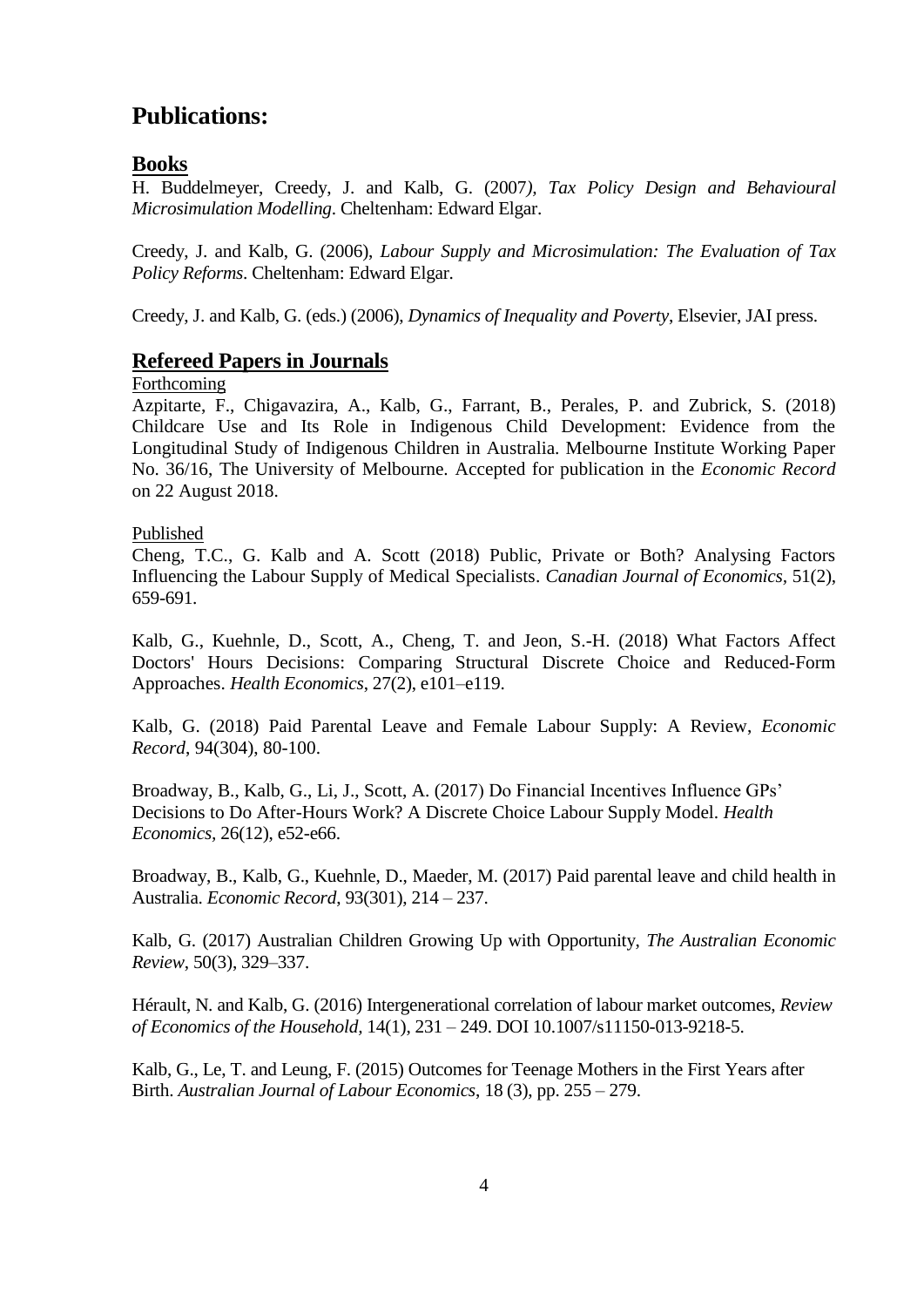McIsaac, M., Scott, A. and Kalb, G. (2015) The supply of General Practitioners across local areas: accounting for spatial heterogeneity, *BMC Health Services Research* 15:450. DOI 10.1186/s12913-015-1102-y

Hérault, N., Kalb, G. and Zakirova, R. (2015) A Study into the Persistence of Living in a Jobless Household. *Economic Record,* 91(293):209-232.

Scott, A., J. Witt, C. Duffield, G. Kalb (2015) What do nurses and midwives value about their job? Results from a discrete choice experiment. *Journal of Health Services Research and Policy*, 20(1), 31-38.

Kalb, G., Le, T., Hunter, B. and Leung, F. (2014) Identifying Important Factors for Closing the Gap in Labour Force Status between Indigenous and Non-Indigenous Australians. *Economic Record,* 90(291), December issue, 536–550.

Hunter, B., Kalb, G. and Le, T. (2014) Do age and experience always go together? The example of Indigenous employment. *Australian Journal of Labour Economics*, 17(2), 67-85.

Kalb, G. and van Ours, J.C. (2014) Reading to young children: a head-start in life?, *Economics of Education Review*, 40, 1-24.

Hanel, B., Kalb, G. and Scott A. (2014) Nurses' labour supply elasticities: The importance of accounting for extensive margins, *Journal of Health Economics,* 33, 94-112.

Scott, A., Witt, J., Humphreys, J., Joyce, C., Kalb, G., Jeon, S.-H. and McGrail, M. (2013) Getting doctors into the bush: General Practitioners' preferences for rural location, *Social Science & Medicine*. 96, 33-44.

Cheng, T.C., A. Scott, S.-H. Jeon, G. Kalb, J. Humphreys and C. Joyce (2012) What Factors Influence the Earnings of General Practitioners and Medical Specialists? Evidence from the Medicine in Australia: Balancing Employment and Life Survey, *Health Economics*, 21(11), 1300-1317.

Buddelmeyer, H., Hérault, N., Kalb, G. and van Zijll de Jong, M. (2012) Linking a Microsimulation Model to a Dynamic CGE Model: Climate Change Mitigation Policies and Income Distribution in Australia, *International Microsimulation Journal*,5(2), 40-58.

McGrail, M., Humphreys, J., Scott, A., Joyce, C.M., Kalb, G. (2012), "How do rural GPs' workload and work activities differ with community size compared with metropolitan practice?", *Australian Journal of Primary Health,* 18(3), 228 - 233 (published electronically: [http://dx.doi.org/10.1071/PY11063\)](http://dx.doi.org/10.1071/PY11063)*.*

Humphreys, J., McGrail, M., Joyce, C.M., Scott, A., Kalb, G. (2012) "Who should receive recruitment and retention incentives? Improved targeting of rural doctors using medical workforce data", *Australian Journal of Rural Health* 20, 3-10.

Creedy, J., Hérault, N. and Kalb, G. (2011) Tax Policy Design and the Role of a Tax-Free Threshold, *Public Finance and Management* 11(4), 338-364.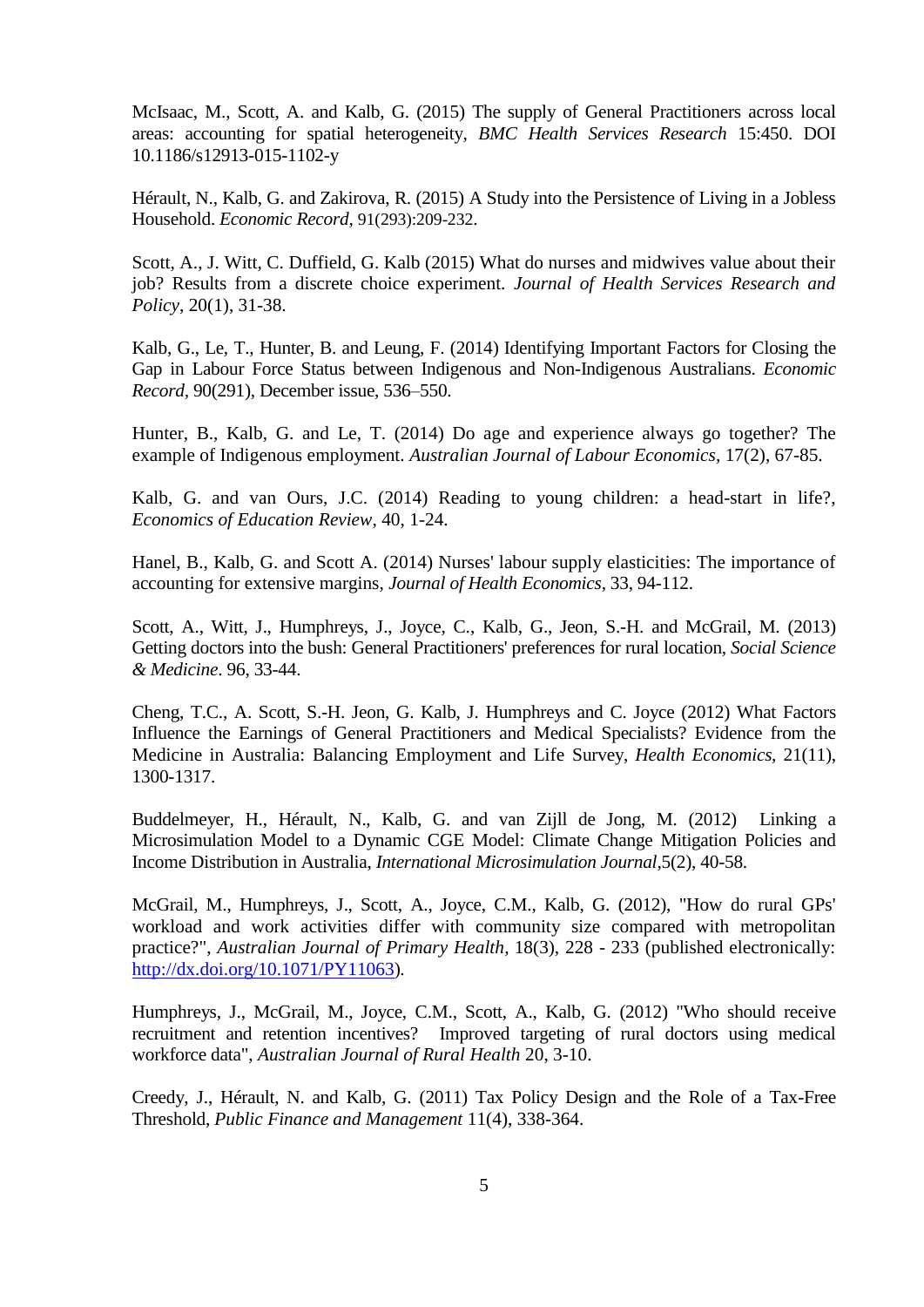Kalb G. and Maani, S.A. (2011) The Importance of Observing Early School Leaving and Usually Unobserved Background and Peer Characteristics in Analysing Academic Performance, *Australian Journal of Labour Economics* 14(3), 307-332.

Yan W., Cheng T.C., Scott A., Joyce C., Humphreys J, Kalb G. and Leahy A. (2011) "Medicine in Australia: Balancing Employment and Life" (MABEL), *Australian Economic Review,* 44(1), 102-112.

McGrail, M., Humphreys, J., Scott, A., Joyce, C.M., Kalb, G. (2011) 'Rural Amenity and Medical Workforce Shortage: Is there a Relationship?' *Geographical Research,* 49(2), 192–202.

Scott A., Jeon S.-H., Joyce C., Humphreys J., Kalb G., Witt J., Leahy A. (2011) A randomised trial and economic evaluation of the effect of response mode on response rate, response bias, and item non-response in a survey of doctors. *BMC Medical Research Methodology*, 11:126 [\(http://www.biomedcentral.com/1471-2288/11/126\)](http://www.biomedcentral.com/1471-2288/11/126).

Jeon, S.-H., Kalb, G. and Vu, H. (2011) "The Dynamics of Welfare Participation among Women Who Experienced Teenage Motherhood in Australia" *Economic Record*, 87(277), 235-251.

Creedy, J., Hérault, N. and Kalb, G. (2011) Measuring Welfare Changes in Behavioural Microsimulation Modelling: Accounting for the Random Utility Component, *Journal of Applied Economics,* 14(1), 5-34.

Joyce C., Schurer S., Scott A., Humphreys J., Kalb G. (2011) Australian doctors' satisfaction with their work: results from the MABEL longitudinal study of doctors. *Medical Journal of Australia*, 194(1), 30-33.

McGrail, M., Humphreys, J., Scott, A., Joyce, C.M., Kalb, G. (2010) "Professional satisfaction and general practice: Does it vary by size of community?" *Medical Journal of Australia*, 193(2), 94-96.

Joyce, C.M., Scott, A., Jeon, S.-H., Humphreys, J., Kalb, G., Witt, J. and Leahy, A. (2010) The "Medicine in Australia: Balancing Employment and Life (MABEL)" longitudinal survey – Protocol and baseline data for a prospective cohort study of Australian doctors' workforce participation, *BMC Health Services Research*, 2010 10:50. [\(http://www.biomedcentral.com/1472-6963/10/50\)](http://www.biomedcentral.com/1472-6963/10/50)

Kalb, G. and Thoresen, T. (2010) A comparison of family policy designs of Australia and Norway using microsimulation models, *Review of Economics of the Household*, 8(2), 255-287.

Creedy, J., Hérault, N. and Kalb, G. (2009) Abolishing the Tax-Free Threshold in Australia: Simulating Alternative Reforms, *Fiscal Studies,* 30(2), 219–246.

Kalb, G. (2009) Children, Labour Supply and Childcare: Challenges for Empirical Analysis, *Australian Economic Review*, 42(3), 276-299*.*

Kalb, G. and Lee, W.-S. (2008) Childcare Use and Parents' Labour Supply in Australia, *Australian Economic Papers,* 47(3), 272-295*.*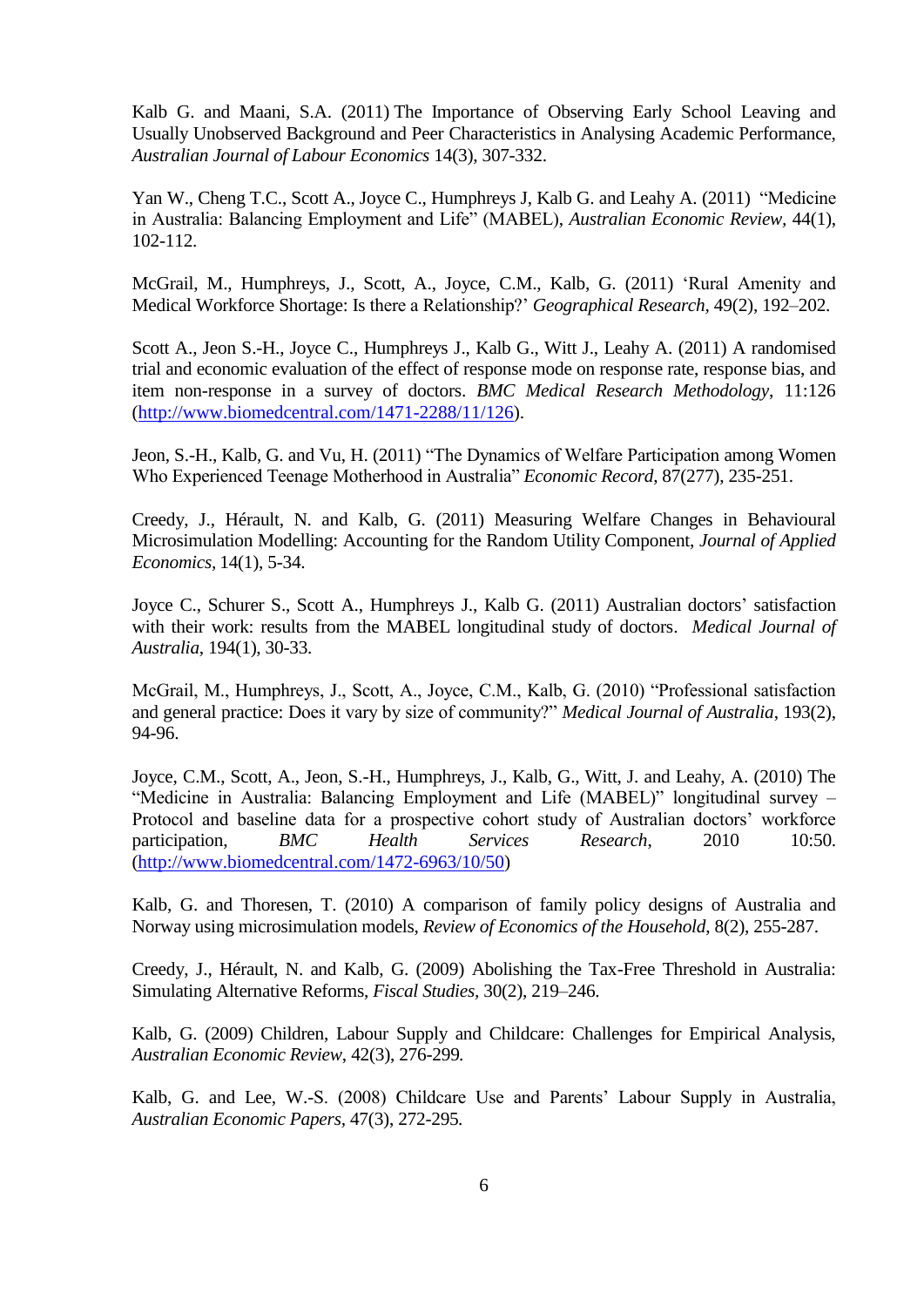Cai, L. and Kalb, G. (officially 2007, but appeared in 2008) "Health Status and Labour Force Status of Older Working-Age Australian Men", *Australian Journal of Labour Economics*, 10(4), 227-252.

Cai, L., Kalb, G., Tseng, Y.-P. and Vu, H.H. (2008) "The Effect of Financial Incentives on Labour Supply: Evidence for Sole Parents from Microsimulation and Quasi-Experimental Evaluation", *Fiscal Studies*, 29(2), 285-325.

Kalb, G. and Lee, W.-S. (2007) "The Effect of an Alternative Childcare Subsidy on Labour Supply: A Policy Simulation", *Australian Journal of Labour Economics* 10(1), 39-57*.*

Maani, S. and Kalb, G. (2007) "Childhood Economic Resources, Academic Performance, and the Choice to Leave School at Age Sixteen", *Economics of Education Review* 26(3), 361-374.

Kalb, G. (2007) "Interaction of the Tax and Social Security Systems in Australia: The Effect on Effective Marginal Tax Rates", *Australian Economic Review*, 40(2), 186-193.

Creedy, J., Kalb, G., and Kew, H. (2007), "Confidence Intervals for Policy Reforms in Behavioural Tax Microsimulation Modelling", *Bulletin of Economic Research,* 59(1), 37-65.

Buddelmeyer, H., Freebairn J., and Kalb, G. (2006), "Evaluation of Policy Options to Encourage Welfare to Work", *Australian Economic Review*, 39(3), 273-292.

Creedy, J., Kalb, G. and Scutella, R. (2006) "Income Distribution in Discrete Hours Behavioural Microsimulation Models: An Illustration", *The Journal of Economic Inequality*, 4(1), 57-76.

Cai, L. and Kalb, G. (2006), "Health Status and Labour Force Participation: Evidence from Australia", *Health Economics,* 15(3), 241-261.

Cai, L., Creedy, J. and Kalb, G. (2006), "Accounting for Population Ageing in Tax Microsimulation Modelling by Survey Reweighting", *Australian Economic Papers*, 45(1), 18- 37.

Creedy, J. and Kalb, G. (2005), "Behavioural Microsimulation Modelling for Tax Policy Analysis in Australia: Experience and Prospects", *Australian Journal of Labour Economics,* 8(1), 73-110*.*

Creedy, J. and Kalb, G. (2005), "Discrete Hours Labour Supply Modelling: Specification, Estimation and Simulation", *Journal of Economic Surveys,* 19(5), 697-734.

Creedy, J. and Kalb, G. (2005), "Measuring Welfare Changes in Labour Supply Models", *Manchester School,* 73(6), 664-685.

Doiron, D. and Kalb, G. (2005), "Demands for Childcare and Household Labour Supply in Australia", *Economic Record*, 81(254), 215-236.

Kalb, G., Kew, H. and Scutella, R. (2005), "Effects of the Australian New Tax System on Income Tax and Benefits: With and Without Labour Supply Responses". *Australian Economic Review,* 38(2), 137-158.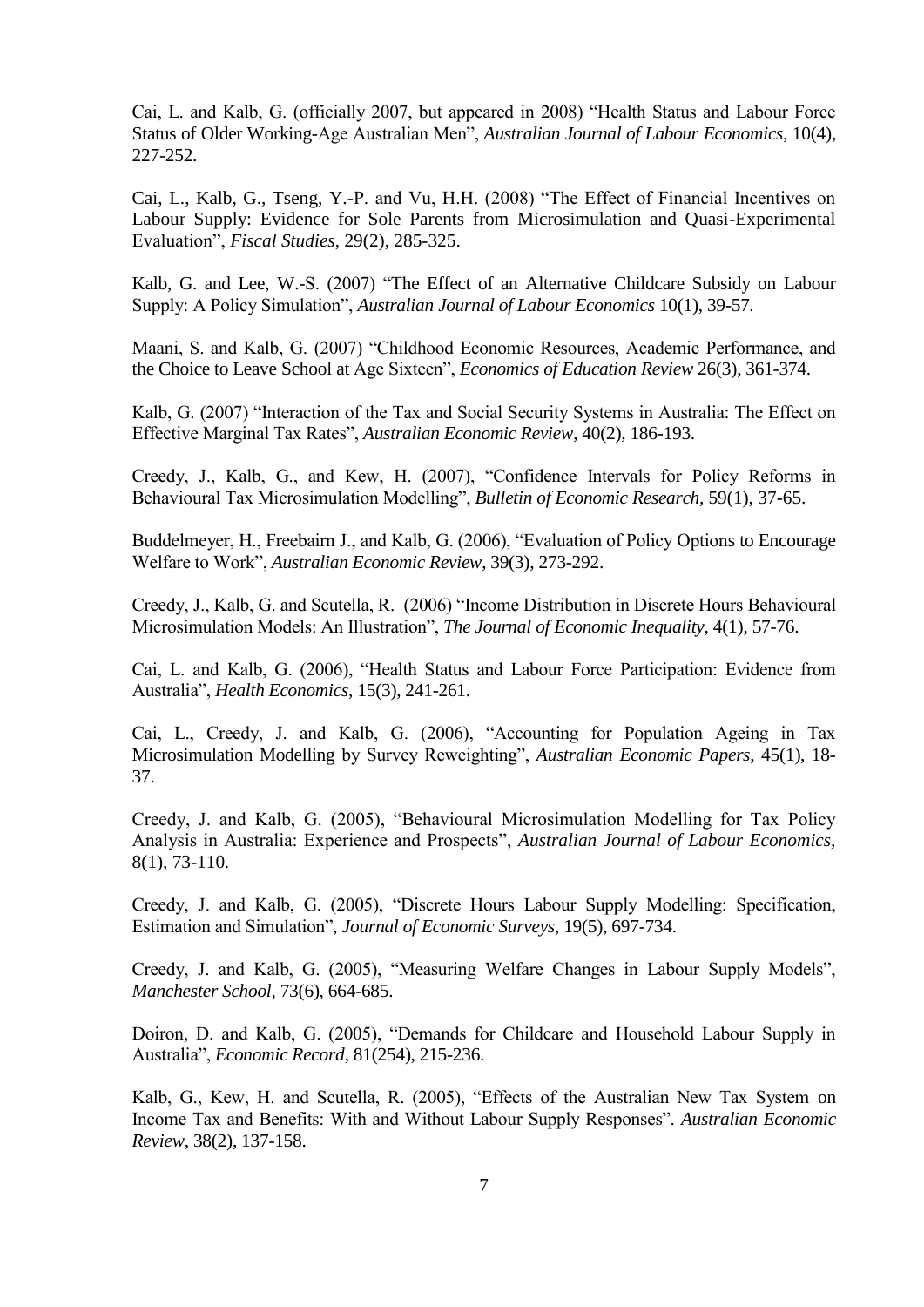Kalb, G., and Scutella, R. (2004), "Wage and Employment Rates in New Zealand from 1991 to 2001". *New Zealand Economic Papers,* 38(1), 21-47.

Kalb, G. and Williams, J. (2003) "Delinquency and Gender", *Applied Economics Letters,* 10(7), 425-429.

Creedy, J., Kalb, G. and Kew, H. (2003) "Flattening the Effective Marginal Tax Rate Structure in Australia: Policy Simulations Using the Melbourne Institute Tax and Transfer Simulator", *The Australian Economic Review*, 36(2), 156-172.

Chalmers, J. and Kalb, G. (2001) "Moving from unemployment to permanent employment: Could a casual job accelerate the transition?", *Australian Economic Review*, vol.34 no. 4, 415- 436.

C.S. Forbes, Kalb, G.R.J. and Kofman, P. (1999) "Bayesian Arbitrage Threshold Analysis", *Journal of Business and Economic Statistics*, vol. 17, no. 3, 364-372.

Kalb, G.R.J., Kofman, P. and Vorst, A.C.F. (1996) "Mixtures of Tails in Clustered Automobile Collision Claims", *Insurance: Mathematics and Economics*, vol. 18, no.2, 89-107.

Gorter, C. and Kalb, G.R.J. (1996) "Estimating the Effect of Counselling and Monitoring the Unemployed Using a Job Search Model", *Journal of Human Resources*, vol. 31, no.3, 590-610.

Lie A Njoek, A.L., E.M. Berendsen, Kalb, G.R.J., Rijnsburger, P. and Zwinkels, W.S. (1993) "Een alternatief voor terugdringing van arbeidsongeschiktheid", (in English: An alternative to halt the increase in the number of disabled workers), *Economisch Statistische Berichten*, Vol.78, nr. 3893, 42-44.

#### **Invited contributions to refereed journals**

Kalb, G. (2010), "Important Considerations for Policies on Retirement Issues", *Australian Economic Review* 43(3), 289–92.

Kalb, G. (2004) "Introduction: The Use of Simulation Models in Policy Analysis", *Australian Journal of Labour Economics* 7(1), 1-12. [I was guest editor for this issue of the journal]

Doiron, D. and Kalb, G. (2002) "Demand for Childcare Services and Labour Supply in Australian Families", *The Australian Economic Review*, 35(2), 204-213.

### **Refereed chapters in books**

Kalb, G. (2017) Taxes, transfers, family policies and paid work over the female life cycle, Chapter 5 in *Tax, Social Policy and Gender: Rethinking Equality and Efficiency*, edited by M. Stewart, Canberra: ANU Press.

Kalb, G. and Thoresen, T.O. (2009) "Behavioural Microsimulation: Labour Supply and Childcare Use Responses in Australia and Norway" in New Frontiers in Microsimulation Modelling, eds.: A. Harding, P. Williamson and A. Zaidi, 231-261. Surrey: Ashgate.

Creedy, J., Kalb, G. and Scutella, R. (2004) "Evaluating the Income Redistribution Effects of Tax Reforms in Discrete Hours Models", in Studies on Economic Well-Being: Essays in Honor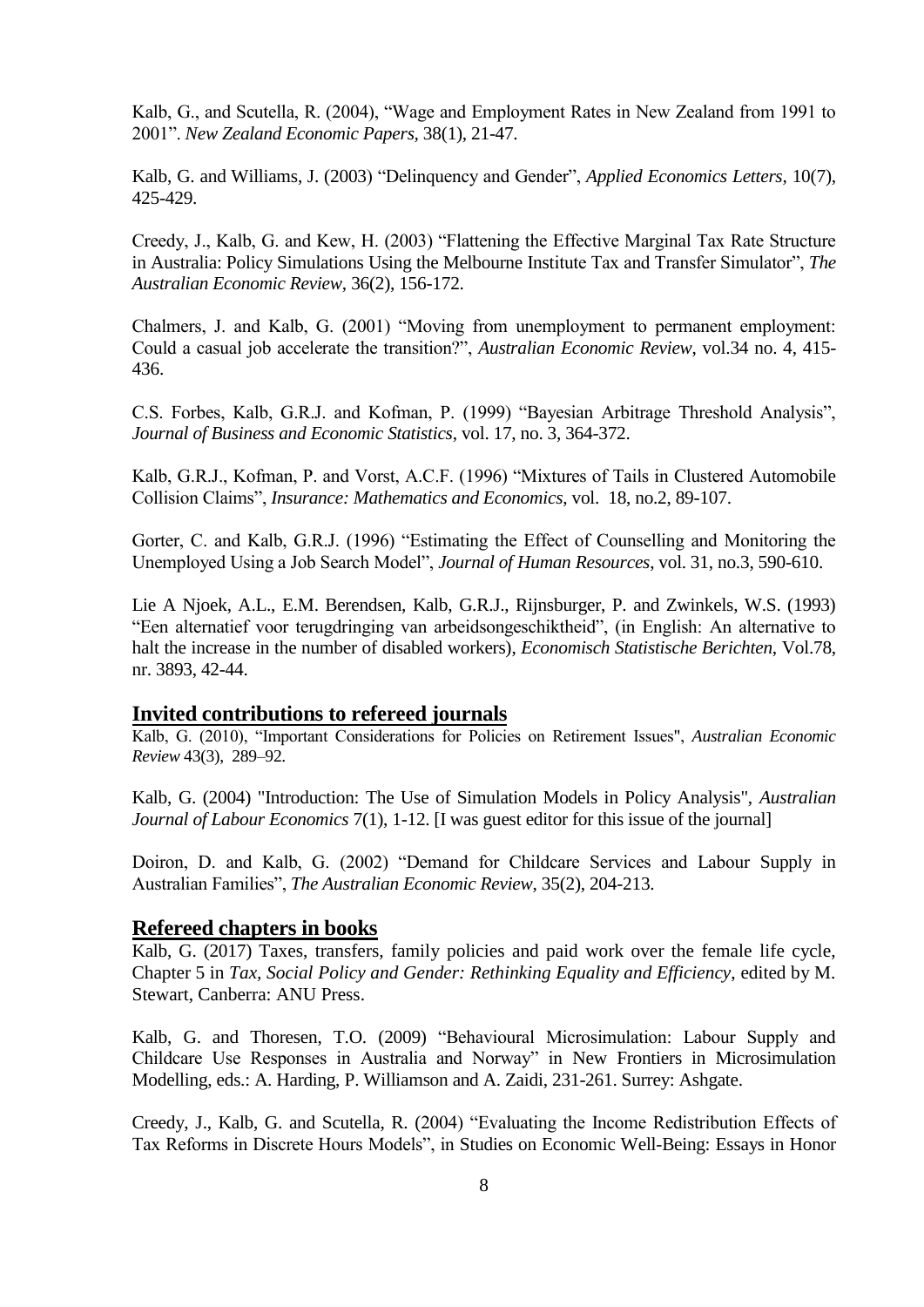of John P. Formby, ed. by Y. Amiel and J.A. Bishop, included in the series Research on Economic Inequality, Volume 12, 201-228.

#### Refereed reports

Doiron, D. and Kalb, G. (2005) "Effects of Child Care Demands and Policies on household Labour Supply in Australia", Policy Research Paper no. 25, the Commonwealth Department of Family and Community Services. Publication in this series is subject to an external refereeing process.

Kalb, G. (2003) "The Impact of Social Policy Initiatives on Labour Supply Incentives; A Review of the Literature", Policy Research Paper no. 18, the Commonwealth Department of Family and Community Services. Publication in this series is subject to an external refereeing process.

# **Invited chapters in books**

Azpitarte, F. and Kalb, G. (2019) Measuring Income Poverty in Australia: A Review of Methods and Recent Trends, forthcoming as Chapter 8 in *After Henderson: Examining Social Security and Poverty in Australia*, edited by P. Saunders, Melbourne: Melbourne University Publishing Ltd (accepted on 30 August 2018, with expected release in March 2019).

Kalb, G. (2010) "Modelling Labour Supply Responses in Australia and New Zealand", Chapter 8 in I. Claus, N. Gemmell, M. Harding, and D. White (eds.) *Tax Reform in Open Economies: International and Country Perspectives,* 166-193, Cheltenham: Edward Elgar.

Creedy, J. and Kalb, G. (2005) "Behavioural microsimulation modelling with the Melbourne Institute Tax and Transfer Simulator (MITTS): uses and extensions". In Productivity Commission, *Quantitative Tools for Microeconomic Policy Analysis*, Conference Proceedings, 17-18 November 2004, Hyatt Hotel, Canberra, 247-292, Commonwealth of Australia.

Kalb, G.R.J., Overbeeke, W.J. and Verbrugh, H. (1992) "Beter aan de bak: Evaluatie van een experiment met begeleiding en controle van werklozen", (in English: Better prospects: evaluation of an experiment with counselling and monitoring of the unemployed), published in P.J. van Wijngaarden, F.G. van den Heuvel, J.C. Vrooman (eds): *Preventie in de sociale zekerheid (in English: Prevention in social security)*, 159-169, 's-Gravenhage: VUGA Publishers.

### **Unrefereed publications**

Borland, J., Considine, M., Kalb, G. and Ribar, D. (2016) What Are Best-Practice Programs for Jobseekers Facing High Barriers to Employment? Melbourne Institute Policy Briefs series 4/16, University of Melbourne.

Buddelmeyer, H. and Kalb, G. (2008) "The effect of minimum wage changes on labour supply and income distribution", in *2008 Minimum Wage Research Forum Proceedings,* vol. 2 (Research Report No. 4b/08), 211-233, Australian Fair Pay Commission, Melbourne.

Buddelmeyer, H., Freebairn, J. and Kalb, G. (2005) "The Melbourne Institute Analysis of the 2005 Federal Budget", *Quarterly Bulletin of Economic Trends*, 2.05, 19-21, Mercer – Melbourne Institute.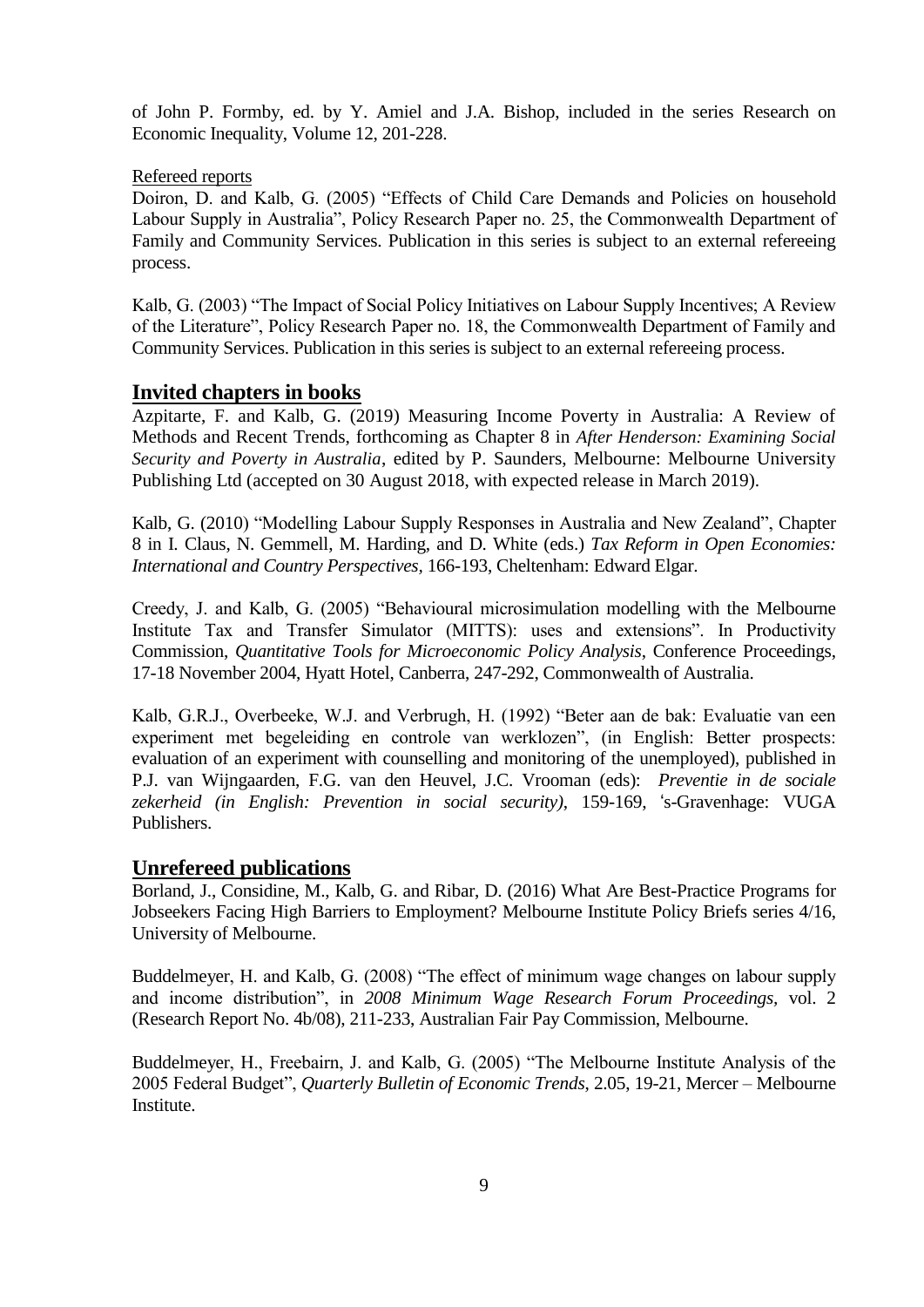Buddelmeyer, H., Dawkins, P., Freebairn, J. and Kalb, G. (2004) "Bracket Creep, Effective Marginal Tax Rates and Alternative Tax Packages", *Quarterly Bulletin of Economic Trends*, 1.04, 17-28, Mercer – Melbourne Institute.

Buddelmeyer, H., Dawkins, P., and Kalb, G. (2004) "The Melbourne Institute Report on the 2004 Federal Budget", *Quarterly Bulletin of Economic Trends*, 2.04, 19-23, Mercer – Melbourne Institute.

Kalb, G. (2000) "The Dynamics of Labour Market State and Welfare Receipt; An Application Using the 1994-1997 Survey of Employment and Unemployment Patterns", Occasional Paper 6293.0.00.004, Australian Bureau of Statistics.

# **Book review**

Kalb, G. (2011) Book review of *[Valuing Children; Rethinking the Economics of the Family](http://scholar.google.com.au/citations?view_op=view_citation&hl=en&user=yS4muooAAAAJ&cstart=100&citation_for_view=yS4muooAAAAJ:yD5IFk8b50cC)*, *Economic Record* 87 (276), 172-173.

# **Working Papers and Discussion Papers (not published elsewhere)**

Broadway, B., Kalb, G., McVicar, D., Martin, B. (2016) The Impact of Paid Parental Leave on Labour Supply and Employment Outcomes. Melbourne Institute Working Paper No. 9/16, The University of Melbourne.

D. Cobb-Clark, P. Frijters and G. Kalb (2004), "Job Search Success: Comparing Job Offer Rates In and Out of Employment", Melbourne Institute Working Paper Series, WP No. 13/04, Melbourne Institute of Applied Economic and Social Research, The University of Melbourne.

G. Kalb, and R. Scutella (2003), "New Zealand Labour Supply from 1991-2001: An Analysis Based on a Discrete Choice Structural Utility Model", Treasury Working Paper No. 03/23, The Treasury, Wellington, New Zealand.

D. Johnson and G. Kalb (2002) "Economic Analyses of Families: Existing Research Findings" Melbourne Institute Working Paper Series, WP No. 27/02, Melbourne Institute of Applied Economic and Social Research, The University of Melbourne.

G. Kalb (2002) "Estimation of Labour Supply Models for Four Separate Groups in the Australian Population", Melbourne Institute Working Paper Series, WP No. 24/02, Melbourne Institute of Applied Economic and Social Research, The University of Melbourne.

G. Kalb and H. Kew (2002), "The effect of a reduced allowance and pension taper rate; Policy simulations using the Melbourne Institute Tax and Transfer Simulator". Melbourne Institute Working Paper Series, WP No. 25/02, Melbourne Institute of Applied Economic and Social Research, The University of Melbourne

G. Kalb, H. Kew and R. Scutella (2002), "The effect of a reduced family payment taper rate; Policy simulations using the Melbourne Institute Tax and Transfer Simulator". Melbourne Institute Working Paper Series, WP No. 26/02, Melbourne Institute of Applied Economic and Social Research, The University of Melbourne.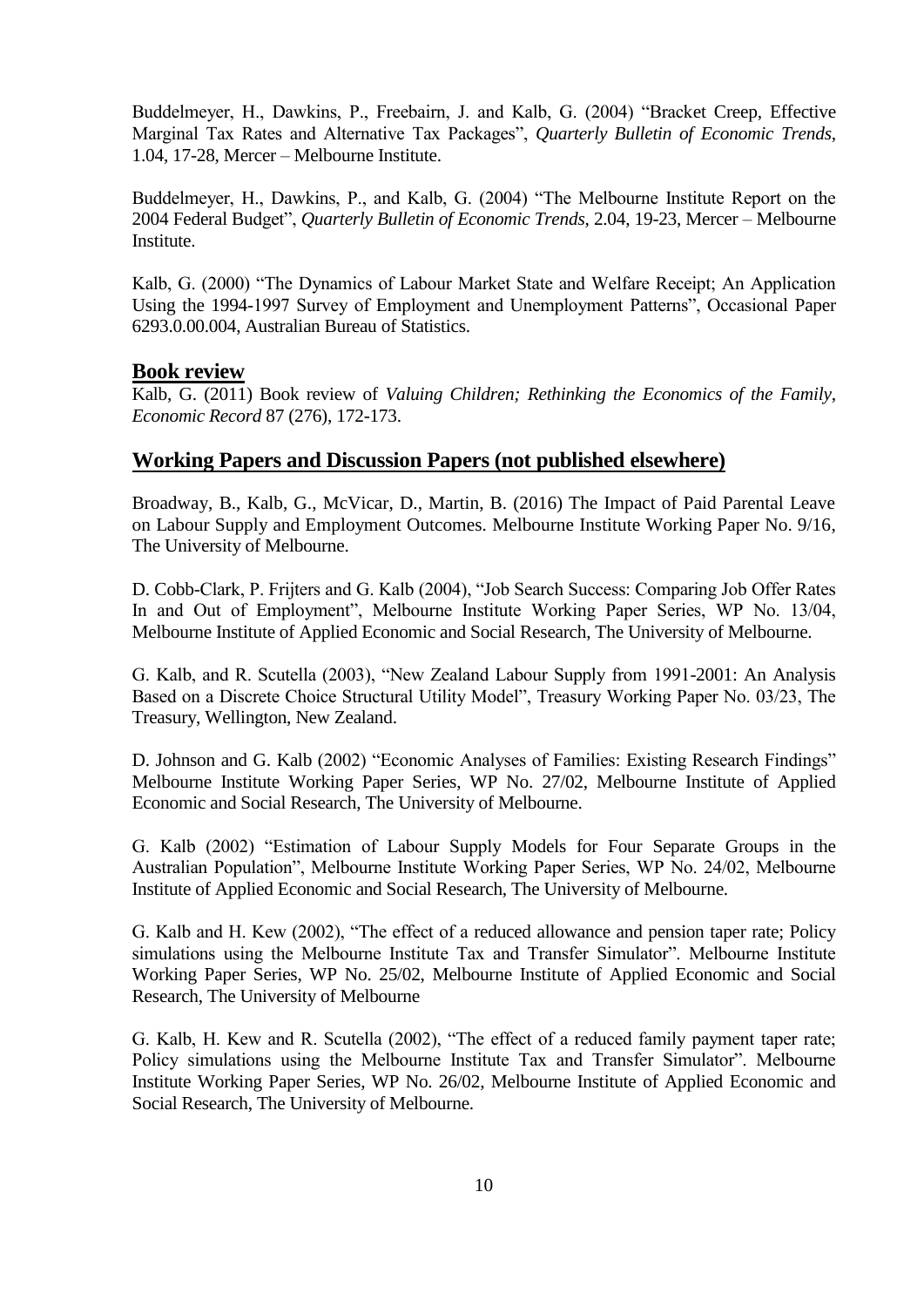G. Kalb and R. Scutella (2002), "Estimation of Wage Equations in Australia: Allowing for censored observations of labour supply", Melbourne Institute Working Paper No. 8/2002, University of Melbourne.

Guyonne Kalb and Jenny Williams (2002), "The Relationship between Juvenile and Adult Crime", Melbourne Institute Working Paper No. 4/2002, University of Melbourne.

John Creedy, Alan Duncan, Guyonne Kalb and Hsein Kew (2001), "The Melbourne Institute Tax and Transfer Simulator (MITTS)", Melbourne Institute Working Paper No. 16/2001, University of Melbourne.

G. Kalb, "An algorithm for estimation with complete, but scrambled, data", mimeo November 2001.

G. Kalb (2000), "Labour Supply and Welfare Participation in Australian Two-adult Households: Accounting for involuntary unemployment and the 'cost' of part-time work", Centre of Policy Studies/Impact Project working paper series BP-3597.

G. Kalb (1999), "Labour Supply and Welfare Participation in Australian Two-adult Households; Comparing 1986/1987 with 1994/1995", Centre of Policy Studies/Impact Project working paper series BP-3497.

G.R.J. Kalb (1998), "An Australian Model for Labour Supply and Welfare Participation in Twoadult Households", SPRC Discussion Paper No. 82.

G.R.J. Kalb, "Using the EM algorithm with complete, but scrambled, data", Working Paper 5/96, Department of Econometrics, Monash University, June 1996.

J.J.M. Besseling, G.R.J. Kalb, Th. aan de Kerk, W. van der Kolk, P.M.C. Reeuwijk, and H. Verbrugh, "PES-2: Van opzet tot uitwerking; de inhoudelijke uitwerking van het onderzoek naar de positie van cliënten in de NWW", (in English: A review of research proposals to the status of unemployed in the new Unemployment Act), FBV discussion paper nr. R 93-02, January 1993.

P.A.M. Poelstra, M. Brandes, G.R.J. Kalb, B. Muller, and W.J. Overbeeke, "Werkt het scholingsbeleid? Evaluatie van het scholingsbeleid", (in English: Is retraining policy effective? An evaluation), FBV discussion paper nr. R 92-01, January 1992.

G.R.J. Kalb, "Uitstroomvergelijking voor de ww", (in English: Modelling the chance to escape from the state of unemployment by using probit analysis), GAK cahier discussion paper, February 1990.

# **(Government) Reports**

Azpitarte, F., Kalb, G., Polidano, C. and Ryan, C. (2017) Report for the Review of the Aboriginal Employment Strategy, Report for the Department of Prime Minister and Cabinet.

Broadway, B., Finighan, R., Kalb, G., Salamanca, N., Thibout, C. Borland, J., Considine, M and Ribar, D. (2015) An Employment Programs Mapping: the current situation in Victoria,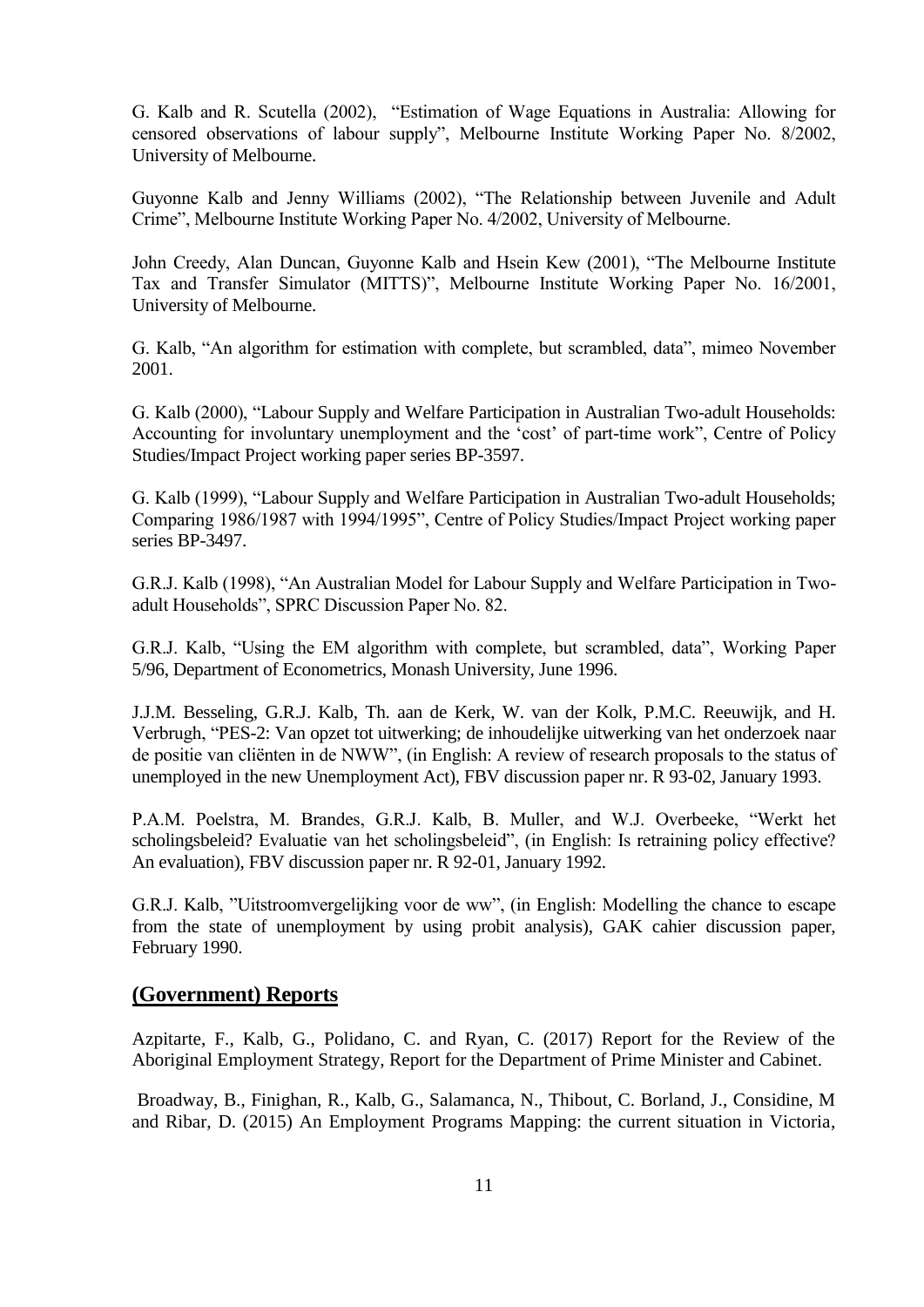Report for the Victorian Department of Economic Development, Jobs, Transport, and Resources.

Borland, J., Considine, M., Ribar, D., Finighan, R., Broadway, B., Kalb, G., Salamanca, N. and Thibout, C. (2015) Best Practice in Employment Programs and Recommendations for Victoria, Report for the Victorian Department of Economic Development, Jobs, Transport, and Resources.

Martin, B., Baird, M., Brady, M., Broadway, B., Hewitt, B., Kalb, G., Strazdins, L., Tomaszewski, W., Zadoroznyj, M., Baxter, J., Chen, R., Foley, M., McVicar, D., Whitehouse, G., and Xiang, N. (2015), *PPL Evaluation Final Report*. Australian Government Department of Social Services, Canberra.

Hérault, N., Kalb, G. and Van de Ven, J. (2013) The Effects of Income Support Settings on Incentives to Work, Final Report for Australian Government Department of Education, Employment and Workplace Relations. Melbourne, Australia: Melbourne Institute of Applied Economic and Social Research.

Bill Martin, Belinda Hewitt, Marian Baird, Janeen Baxter, Alexandra Heron, Gillian Whitehouse, Maria Zadoroznyj, Ning Xiang, Dorothy Broom, Luke Connelly, Andrew Jones, Guyonne Kalb, Duncan Mcvicar, Lyndall Strazdins, Margaret Walter, Mark Western, Mark Wooden (2012) Paid Parental Leave Evaluation: Phase 1, Occasional Paper no. 44, Department of Families, Housing, Community Services and Indigenous Affairs.

Kalb, G, Le, T. and Leung, F. (2012) Outcomes for Teenage Mothers in the First Years after Birth. Final Report for Australian Government Department of Education, Employment and Workplace Relations. Melbourne, Australia: Melbourne Institute of Applied Economic and Social Research.

Kalb, G, Le, T. and Leung, F. (2011) Decomposing Differences in Labour Force Status between Indigenous Australians and the General Population. Final Report for Australian Government Department of Education, Employment and Workplace Relations. Melbourne, Australia: Melbourne Institute of Applied Economic and Social Research.

Houng B., Jeon, S.-H. and Kalb, G. (2011) The Effects of Childcare and Preschool on Child Development. Final Report for Australian Government Department of Education, Employment and Workplace Relations. Melbourne, Australia: Melbourne Institute of Applied Economic and Social Research.

Hérault, N., Kalb, G., Mavromaras, K., Platt, L. and Zakirova, R. (2009) Dynamics of household joblessness in Australia 2001- 2007. Final Report for Australian Government Department of Education, Employment and Workplace Relations. Melbourne, Australia: Melbourne Institute of Applied Economic and Social Research.

Black D., Kalb G. and Kostenko, W. (2009) Location Economics: Spatial Mobility and Social Exclusion. Final Report for DEEWR. Melbourne, Australia: Melbourne Institute of Applied Economic and Social Research.

Buddelmeyer, H., Hérault, N., Kalb, G. and van Zijll de Jong, M. (2008) Disaggregation of CGE Results into Household Level Results through Micro-Macro Linkage: Analysing Climate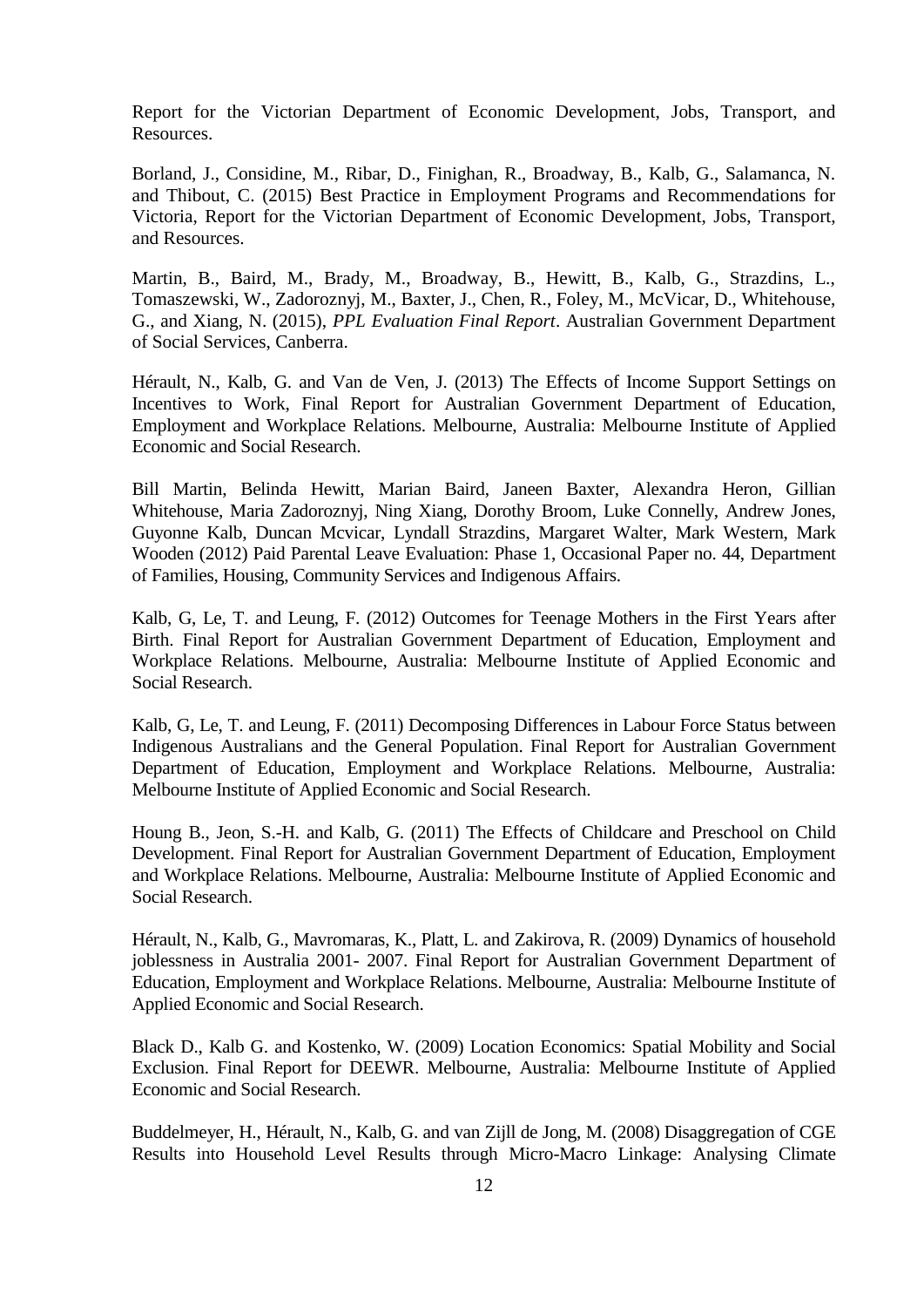Change Mitigation Policies from 2005 to 2030, Melbourne Institute Report No. 9, University of Melbourne.

Black D., Kalb G. and Mcguinness S. (2008) Location Economics of Income Support Recipients: A comparison to the general population. Final Report for DEEWR. Melbourne, Australia: Melbourne Institute of Applied Economic and Social Research.

Jeon S.H., Kalb G. and Vu T.H.H. (2008) Teenage mothers' income support, education and paid work: The dynamics of welfare participation. Final Report for DEEWR. Melbourne, Australia: Melbourne Institute of Applied Economic and Social Research.

Hérault, N. and Kalb G. (2008) Intergenerational correlation of labour market outcomes. Final Report for Australian Government Department of Education, Employment and Workplace Relations. Melbourne, Australia: Melbourne Institute of Applied Economic and Social Research.

Buddelmeyer, H. and Kalb, G. (2008) Simulating the effect of an increase in the federal minimum wage: How useful is MITTS? Report commissioned by the Australian Fair Pay Commission.

Kalb, G., Wilkins, R. and Wooden, M. (2005), "Synthesis of Melbourne Institute Research 2000- 2005", Final Report for DEEWR. Melbourne, Australia: Melbourne Institute of Applied Economic and Social Research.

Harris, M. and Kalb, G. (2005), "Movement between Benefit Types", Melbourne Institute report No. 5, Melbourne Institute of Applied Economic and Social Research, University of Melbourne.

Cai, L., Kalb, G., Tseng, Y.-P. and Vu, H. (2004), "Financial Incentives for Mothers to Enter Paid Work: The Current Tax and Transfer System", report for the Department of Family and Community Services.

Buddelmeyer, H., Dawkins, P., Duncan, A., Kalb, G. and Scutella, R. (2004) "An Analysis of The Australian Labor Party's Tax and Family Benefits Package: Using the Melbourne Institute Tax and Transfer Simulator (MITTS)", Report to the Australian Labor Party, September 2004.

Kalb, G., Cai, L. and H. Vu (2004) "Updating the Input for the Melbourne Institute Tax and Transfer Simulator", report for the Department of Family and Community Services.

Kalb, G. and Kew, H. (2004) "Extension of the behavioural component of MITTS with predicted confidence intervals and household level output", report for the Department of Family and Community Services.

Scutella, R. and Kalb, G. (2004) "Simulated values in the Melbourne Institute Tax Transfer Simulator (MITTS) versus actual values", report for the Department of Family and Community **Services** 

Frijters, P. and Kalb, G. (2003) "Structural analyses of duration dependence and persistence in job-offer arrival rates and wages", report for the Commonwealth Department of Family and Community Services.